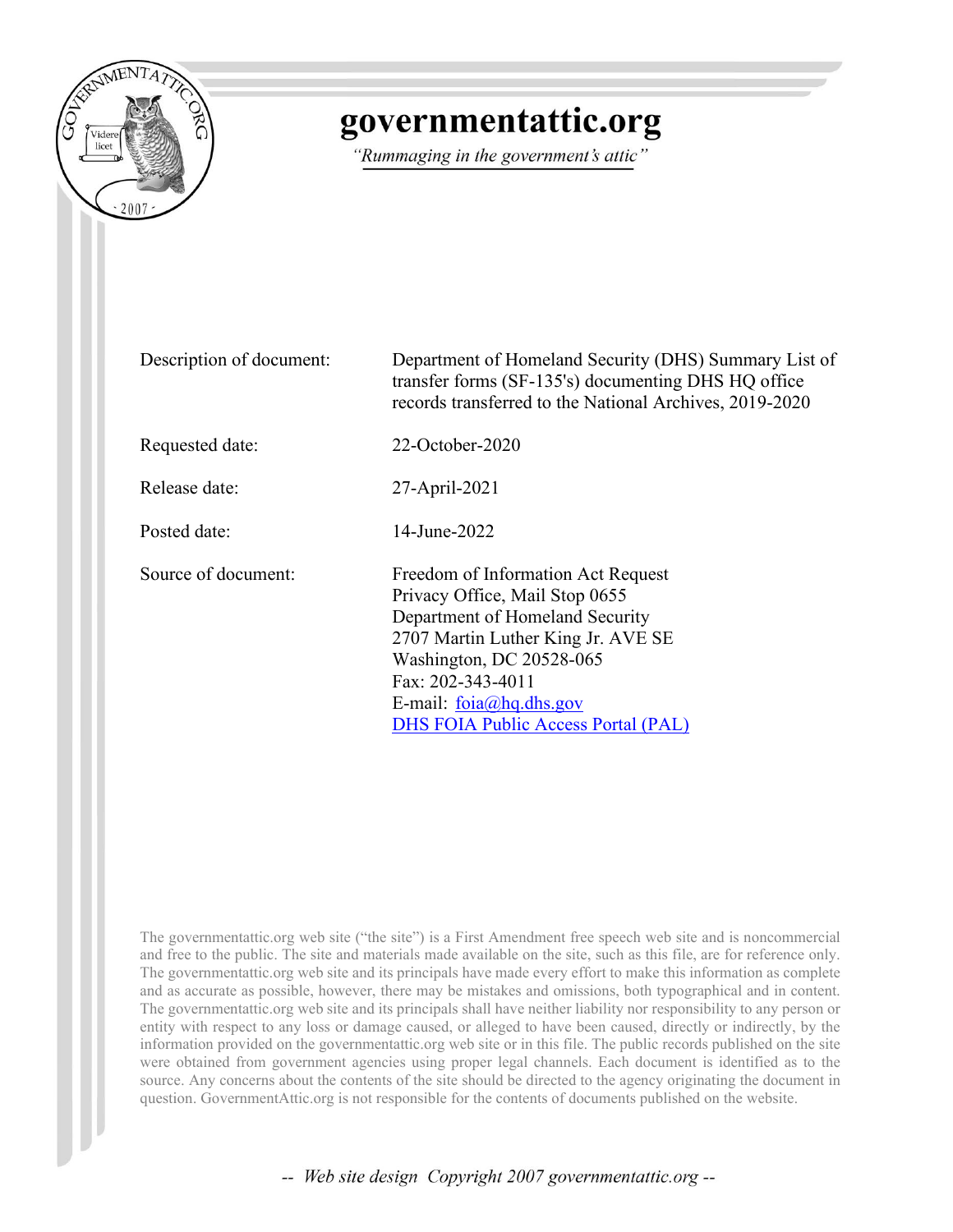

April 27, 2021

## Re: **2021-HQFO-00089**

This is the electronic amended final response to your October 6, 2020, Freedom of Information Act (FOIA) request to the Department of Homeland Security (DHS) for a spreadsheet listing a summary of the transfer forms (SF-135's) documenting DHS Headquarters Office records transferred to the National Archives and Records Administration, from 2019 through 2020, for the non-classified and permanent records. This office received your request on October 22, 2020.

In responding to a FOIA request, DHS/ will search for responsive documents in its control on the date the search began. A search of the Office of the Chief Information Officer yielded one responsive excel sheet.

We are granting your request under FOIA, 5 U.S.C. § 552, and DHS FOIA regulations at 6 C.F.R. Part 5. After carefully reviewing the responsive documents, I determined that they are appropriate for public release. The documents are enclosed in their entirety; **DHS** has claimed no deletions or exemptions.

Provisions ofFOIA allow **DHS** to charge for processing fees, up to \$25, unless you seek a waiver of fees. In this instance, because the cost is below the \$25 minimum, there is no charge. If you need any further assistance or would like to discuss any aspect of your request, please contact the analyst below who processed your request and refer to **2021-HQFO-00089.** You may send an e-mail to foia@hq.dhs.gov, call 202-343-1743 or toll free 1-866-431-0486, or you may contact our FOIA Public Liaison in the same manner.

Sincerely,

Maura Busch

Maura Busch Government Information Specialist

Enclosure(s): excel sheet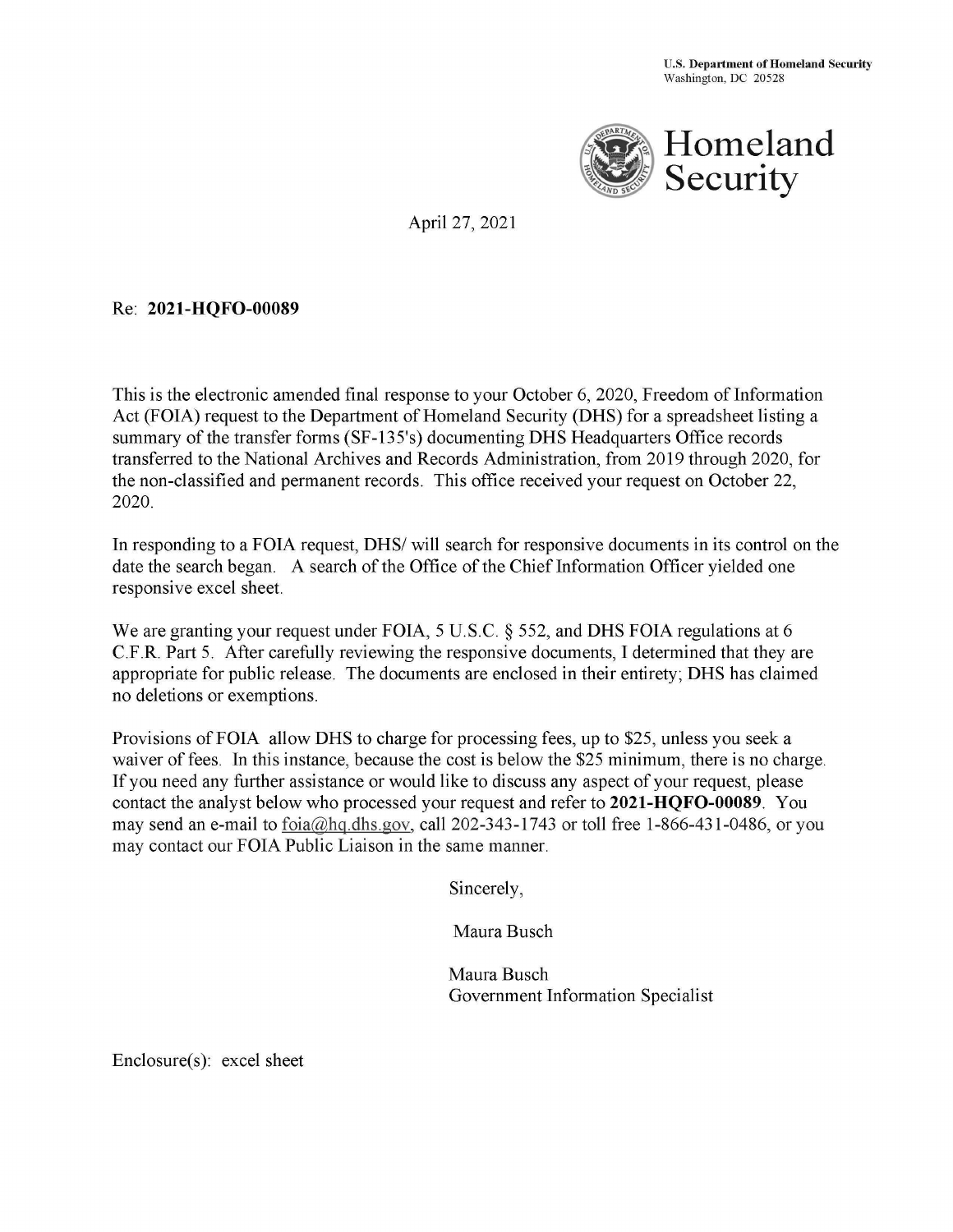| S           |                      |                          |                           |             |                               |                      | Department of Homeland Security Transfers to the Federal Records Center from Fiscal Year 2019 - Fiscal Year 2020            |           |                     |                     |                             |           |            |          |                                                                                               |                                                    |                     |
|-------------|----------------------|--------------------------|---------------------------|-------------|-------------------------------|----------------------|-----------------------------------------------------------------------------------------------------------------------------|-----------|---------------------|---------------------|-----------------------------|-----------|------------|----------|-----------------------------------------------------------------------------------------------|----------------------------------------------------|---------------------|
| Component   | <b>Transfer Date</b> | <b>Transfer Location</b> | Transfer Number           | <b>CRN</b>  | Volume<br>(in cubic)<br>feet) | No. of<br>Containers | Series Description                                                                                                          |           | Start Date End Date |                     |                             | Date      |            |          | Restriction Disposition Authority Disposition Location Container Type Security/Classification | Security Level                                     | Disposition<br>Code |
| <b>NPPD</b> | 4/4/2019             | FRC-Philadelphia         | 563-2019-0026             | G3-FY18-342 | 10                            | 10                   | ^ G3 - CONTRACT FILES<br>$\operatorname{AND}$<br><b>RELATED</b><br><b>DOCUMENTS</b>                                         | 2/13/2014 | 9/30/2016           | Agency<br>Personnel | DAA-GRS-2013-<br>0003-0001  | 10/1/2022 | Facility 1 | Standard | Unclassified                                                                                  | <b>Standard Records</b><br><b>Enhanced Storage</b> | Temporary           |
| I&A         | 3/26/2019            | FRC - WNRC<br>(Suitland) | 563-2019-0006             | E1-FY18-352 | $\overline{3}$                | $\overline{3}$       | ^ E1 - PDUSIA GRANNIS -<br><b>SCHED</b><br><b>DAILY</b><br>ACTIVITIES - CLASSIFIED TS                                       | 2/1/2016  | 3/16/2017           | Agency<br>Personnel | DAA-0563-2013-<br>0005-0009 | 1/1/2033  | Facility 1 | Standard | Classified                                                                                    | Top Secret                                         | Permanent           |
| I&A         | 3/26/2019            | FRC - WNRC<br>(Suitland) | 563-2019-0008             | E1-FY18-353 | $\overline{Q}$                | $\mathbf{Q}$         | E1 - PIOB-FOIA - ACCESS<br><b>AND</b><br>DISCLOSURE REQUEST<br>FILES-<br><b>CLASSIFIED TS</b>                               | 7/30/2015 | 12/17/2016          | Agency<br>Personnel | DAA-GRS-2016-<br>0002-0001  | 1/1/2023  | Facility 1 | Standard | Classified                                                                                    | Top Secret                                         | Temporary           |
| OGC         | 4/12/2019            | FRC - WNRC<br>(Suitland) | 563-2019-0024             | A5-FY18-355 | $\sqrt{5}$                    | 5                    | $^{\wedge}$ 00 - LITIGATION FILES                                                                                           | 12/1/2009 | 9/30/2015           | Agency<br>Personnel | N1/563/08/33/11             | 10/1/2025 | Facility 1 | Standard | Unclassified                                                                                  | <b>Standard Records</b><br><b>Enhanced Storage</b> | Temporary           |
| <b>OGC</b>  | 4/12/2019            | FRC - WNRC<br>(Suitland) | 563-2019-0025             | A5-FY18-359 | $\overline{1}$                | $\overline{1}$       | $^{\wedge}$ 00 - LITIGATION FILES                                                                                           | 10/1/2014 | 9/30/2018           | Agency<br>Personnel | N1/563/08/33/11             | 10/1/2026 | Facility 1 | Standard | Unclassified                                                                                  | <b>Standard Records</b><br><b>Enhanced Storage</b> | Temporary           |
| <b>PLCY</b> | 3/25/2019            | FRC - WNRC<br>(Suitland) | 563-2019-0001             | A4-FY18-361 | - 9                           | 9                    | $^{\wedge}$ A4 - BORDER AND<br><b>TRANSPORTATION</b><br><b>SECURITY (BTS)</b><br><b>EXECUTIVE</b><br>CORRESPONDENCE         | 5/15/2003 | 11/30/2005          | Agency<br>Personnel | DAA-0563-2013-<br>0005-0003 | 1/1/2021  | Facility 1 | Standard | Unclassified                                                                                  | <b>Standard Records</b><br><b>Enhanced Storage</b> | Permanent           |
| <b>PLCY</b> | 3/25/2019            | FRC - WNRC<br>(Suitland) | 563-2019-0003             | A4-FY18-362 | 2                             | 2                    | $^{\wedge}$ A4 - BORDER AND<br><b>TRANSPORTATION</b><br>SECURITY (BTS) APPEAL OF<br>QUESTIONNAIRE - SUBJECT<br><b>FILES</b> | 2/1/2004  | 2/9/2006            | Agency<br>Personnel | DAA-0563-2013-<br>0005-0011 | 1/1/2021  | Facility 1 | Standard | Unclassified                                                                                  | <b>Standard Records</b><br><b>Enhanced Storage</b> | Permanent           |
| <b>PLCY</b> | 3/26/2019            | FRC - WNRC<br>(Suitland) | 563-2019-0005             | A4-FY18-363 | $\overline{4}$                | $\overline{a}$       | <b>A4 - GAO AUDIT FINDINGS</b><br><b>AND</b><br>REPORTS; BTS SUBJECT<br><b>FILES</b>                                        | 8/25/2004 | 6/9/2005            | Agency<br>Personnel | DAA-0563-2013-<br>0005-0011 | 1/1/2021  | Facility 1 | Standard | Unclassified                                                                                  | <b>Standard Records</b><br><b>Enhanced Storage</b> | Permanent           |
| <b>PLCY</b> | 3/27/2019            | FRC - WNRC<br>(Suitland) | 563-2019-0010             | A4-FY18-364 | 10                            | 10                   | $^{\wedge}$ A4 - AS HEYMAN TRIP<br><b>BOOKS</b><br>2010-2013                                                                | 1/20/2010 | 6/28/2013           | Agency<br>Personnel | DAA-0563-2013-<br>0005-0013 | 1/1/2029  | Facility 1 | Standard | Unclassified                                                                                  | <b>Standard Records</b><br><b>Enhanced Storage</b> | Permanent           |
| OGC         | 3/27/2019            | FRC - WNRC<br>(Suitland) | 563-2019-0019             | A5-FY19-368 | $\overline{1}$                | $\overline{1}$       | A5 - BCMR CLOSED CASES<br>2009                                                                                              | 1/1/2009  | 12/31/2009          | Agency<br>Personnel | N1/563/08/33/2              | 1/1/2050  | Facility 1 | Standard | Unclassified                                                                                  | <b>Standard Records</b><br><b>Enhanced Storage</b> | Temporary           |
| <b>PLCY</b> | 3/27/2019            | FRC - WNRC<br>(Suitland) | 563-2019-0012             | A4-FY18-365 | $\overline{4}$                | $\overline{4}$       | $^\wedge$ A4 - ASSISTANT SEC<br><b>HEYMAN</b><br><b>SPEECES</b><br>AND TESTIMONY 09-13                                      | 1/20/2010 | 6/28/2013           | Agency<br>Personnel | DAA-0563-2012-<br>0002-0010 | 1/1/2029  | Facility 1 | Standard | Unclassified                                                                                  | <b>Standard Records</b><br><b>Enhanced Storage</b> | Permanent           |
| <b>PLCY</b> | 3/27/2019            | FRC - WNRC<br>(Suitland) | 563-2019-0014 A4-FY18-366 |             | $\overline{4}$                | $\overline{4}$       | ^ A4 - ASST HEYMAN<br>CHRONOLOGICAL<br>FILES 2009-2010                                                                      | 3/13/2009 | 6/25/2010           | Agency<br>Personnel | DAA-0563-2013-<br>0005-0003 | 1/1/2026  | Facility 1 | Standard | Unclassified                                                                                  | <b>Standard Records</b><br><b>Enhanced Storage</b> | Permanent           |
| <b>PLCY</b> | 3/27/2019            | FRC - WNRC<br>(Suitland) | 563-2019-0018             | A4-FY18-367 | 34                            | 34                   | $^\wedge$ A4 - ASSISTANT SEC<br>HEYMAN-<br><b>BRIEFING BOOKS - 2005-</b><br>2014                                            | 10/1/2005 | 4/23/2014           | Agency<br>Personnel | DAA-0563-2013-<br>0005-0002 | 1/1/2030  | Facility 1 | Standard | Unclassified                                                                                  | <b>Standard Records</b><br><b>Enhanced Storage</b> | Permanent           |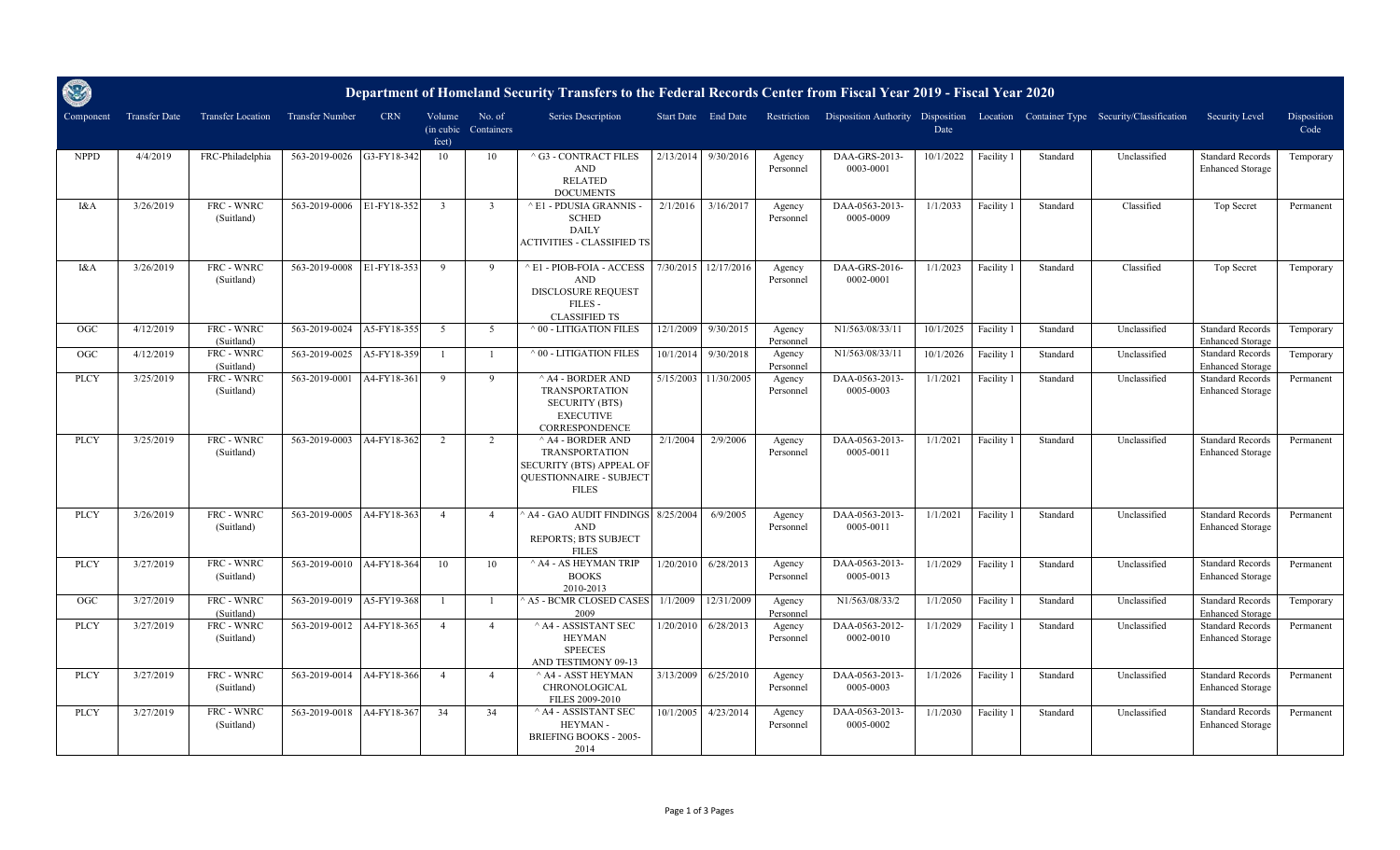| O           |                      |                          |                 |             |                               |                      | Department of Homeland Security Transfers to the Federal Records Center from Fiscal Year 2019 - Fiscal Year 2020                                              |           |                     |                     |                             |           |            |          |                                                                                               |                                                    |                     |
|-------------|----------------------|--------------------------|-----------------|-------------|-------------------------------|----------------------|---------------------------------------------------------------------------------------------------------------------------------------------------------------|-----------|---------------------|---------------------|-----------------------------|-----------|------------|----------|-----------------------------------------------------------------------------------------------|----------------------------------------------------|---------------------|
| Component   | <b>Transfer Date</b> | <b>Transfer Location</b> | Transfer Number | <b>CRN</b>  | Volume<br>(in cubic)<br>feet) | No. of<br>Containers | <b>Series Description</b>                                                                                                                                     |           | Start Date End Date |                     |                             | Date      |            |          | Restriction Disposition Authority Disposition Location Container Type Security/Classification | Security Level                                     | Disposition<br>Code |
| <b>OGC</b>  | 3/27/2019            | FRC - WNRC<br>(Suitland) | 563-2019-0021   | A5-FY18-369 | 12                            | 12                   | A5 - BCMR CLOSED CASES<br><b>CY</b><br>2016                                                                                                                   | 1/1/2016  | 12/31/2016          | Agency<br>Personnel | N1/563/08/33/2              | 1/1/2057  | Facility 1 | Standard | Unclassified                                                                                  | <b>Standard Records</b><br><b>Enhanced Storage</b> | Temporary           |
| OGC         | 3/27/2019            | FRC - WNRC<br>(Suitland) | 563-2019-0023   | A5-FY18-370 | 12                            | 12                   | A5 - BCMR CLOSED CASES<br><b>CY</b><br>2017                                                                                                                   | 1/1/2017  | 12/31/2017          | Agency<br>Personnel | N1/563/08/33/2              | 1/1/2058  | Facility 1 | Standard | Unclassified                                                                                  | <b>Standard Records</b><br><b>Enhanced Storage</b> | Temporary           |
| <b>NPPD</b> | 4/24/2019            | FRC - WNRC<br>(Suitland) | 563-2019-0027   | G3-FY18-372 | 8                             | 8                    | $^\wedge$ G3 - CONTRACT AND<br><b>RELATED</b><br><b>FILES</b>                                                                                                 | 10/1/2014 | 1/31/2016           | Agency<br>Personnel | DAA-GRS-2013-<br>0003-0001  | 4/1/2022  | Facility 1 | Standard | Unclassified                                                                                  | <b>Standard Records</b><br><b>Enhanced Storage</b> | Temporary           |
| OGC         | 4/25/2019            |                          | 563-2019-0028   | A5-FY18-374 | $\overline{4}$                | $\overline{4}$       | <b>Litigation Files</b>                                                                                                                                       | 11/5/2008 | 4/17/2019           |                     | N1-563-08-33 / 11           | 4/18/2029 |            |          | Unclassified                                                                                  | Privacy Act<br>Restricted                          |                     |
| <b>ESEC</b> | 10/31/2019           | FRC - WNRC<br>(Suitland) | 563-2020-0001   | A1-FY19-391 | 32                            | 32                   | $^\wedge$ A1 - WHITE HOUSE<br><b>ACTION</b><br><b>SUBJECT</b><br>FILES 2013, 2014, 2015                                                                       | 1/4/2013  | 12/31/2015          | Agency<br>Personnel | DAA-0563-2013-<br>0005-0011 | 1/1/2031  | Facility 1 | Standard | Unclassified                                                                                  | <b>Standard Records</b><br><b>Enhanced Storage</b> | Permanent           |
| <b>ESEC</b> | 10/31/2019           | FRC - WNRC<br>(Suitland) | 563-2020-0003   | A1-FY19-392 |                               | $\overline{1}$       | $^\wedge$ A1 - WHITE HOUSE<br><b>INTERAGENCY</b><br>2018                                                                                                      | 1/1/2018  | 12/31/2018          | Agency<br>Personnel | DAA-0563-2013-<br>0005-0011 | 1/1/2034  | Facility 1 | Standard | Unclassified                                                                                  | <b>Standard Records</b><br><b>Enhanced Storage</b> | Permanent           |
| <b>ESEC</b> | 5/9/2019             | FRC - WNRC<br>(Suitland) | 563-2019-0031   | A1-FY19-393 | 6                             | 6                    | 00 - SECRETARY KIRSTJEN<br><b>NIELSEN</b><br><b>MEETINGS TRIP</b><br><b>BOOKS/TRAVEL</b><br><b>MATERIALS</b>                                                  | 12/6/2017 | 8/29/2018           | Agency<br>Personnel | DAA-0563-2013-<br>0005-0010 | 1/1/2034  | Facility 1 | Standard | Unclassified                                                                                  | CUI Basic -<br><b>Standard Storage</b>             | Permanent           |
| <b>ESEC</b> | 5/9/2019             | FRC - WNRC<br>(Suitland) | 563-2019-0030   | A1-FY19-394 | $\overline{4}$                | $\overline{4}$       | <b>00 - DEPUTY SECRETARY</b><br><b>ELAINE DUKE</b><br>AND ACTING DEPUTY<br><b>SECRETARY</b><br><b>CLAIRE GRADY TRIP</b><br><b>BOOKS/TRAVEL</b><br><b>MATE</b> | 8/9/2017  | 8/31/2018           | Agency<br>Personnel | DAA-0563-2013-<br>0005-0010 | 1/1/2034  | Facility 1 | Standard | Unclassified                                                                                  | CUI Basic -<br><b>Standard Storage</b>             | Permanent           |
| <b>ESEC</b> | 5/9/2019             | FRC - WNRC<br>(Suitland) | 563-2019-0029   | A1-FY19-395 | 2                             | 2                    | $^{\wedge}$ 00 - ACTING DEPUTY<br><b>SECRETARY CLAIRE</b><br><b>GRADY MEETINGS</b>                                                                            | 9/4/2018  | 4/10/2019           | Agency<br>Personnel | DAA-0563-2013-<br>0005-0010 | 1/1/2036  | Facility 1 | Standard | Unclassified                                                                                  | CUI Basic -<br><b>Standard Storage</b>             | Permanent           |
| I&A         | 8/5/2019             | FRC - WNRC<br>(Suitland) | 563-2019-0032   | E1-FY19-396 | 2                             | 2                    | $^{\wedge}$ 00 - ACTING USIA CINT<br>COGSWELL<br><b>SCHEDULE OF DAILY</b><br><b>ACTIVITIES</b>                                                                | 3/22/2017 | 8/7/2017            | Agency<br>Personnel | DAA-0563-2013-<br>0005-0009 | 1/1/2033  | Facility 1 | Standard | Classified                                                                                    | Top Secret                                         | Permanent           |
| <b>ESEC</b> | 10/31/2019           | FRC - WNRC<br>(Suitland) | 563-2020-0005   | A1-FY19-397 | 36                            | 36                   | ^ A1 - SECRETARY JANET<br>NAPOLITANO -<br>CITIZEN SUBJECT FILES<br>2013                                                                                       | 1/1/2013  | 12/31/2013          | Agency<br>Personnel | DAA-0563-2013-<br>0005-0011 | 1/1/2029  | Facility 1 | Standard | Unclassified                                                                                  | <b>Standard Records</b><br><b>Enhanced Storage</b> | Permanent           |
| <b>ESEC</b> | 10/31/2019           | FRC - WNRC<br>(Suitland) | 563-2020-0007   | A1-FY19-407 | 12                            | 12                   | ^ A1 - SECRETARY JANET<br>NAPOLITANO -<br>WHITE HOUSE SUBJECT<br><b>FILES 2013</b>                                                                            | 1/1/2013  | 12/1/2013           | Agency<br>Personnel | DAA-0563-2013-<br>0005-0011 | 1/1/2029  | Facility 1 | Standard | Unclassified                                                                                  | <b>Standard Records</b><br><b>Enhanced Storage</b> | Permanent           |